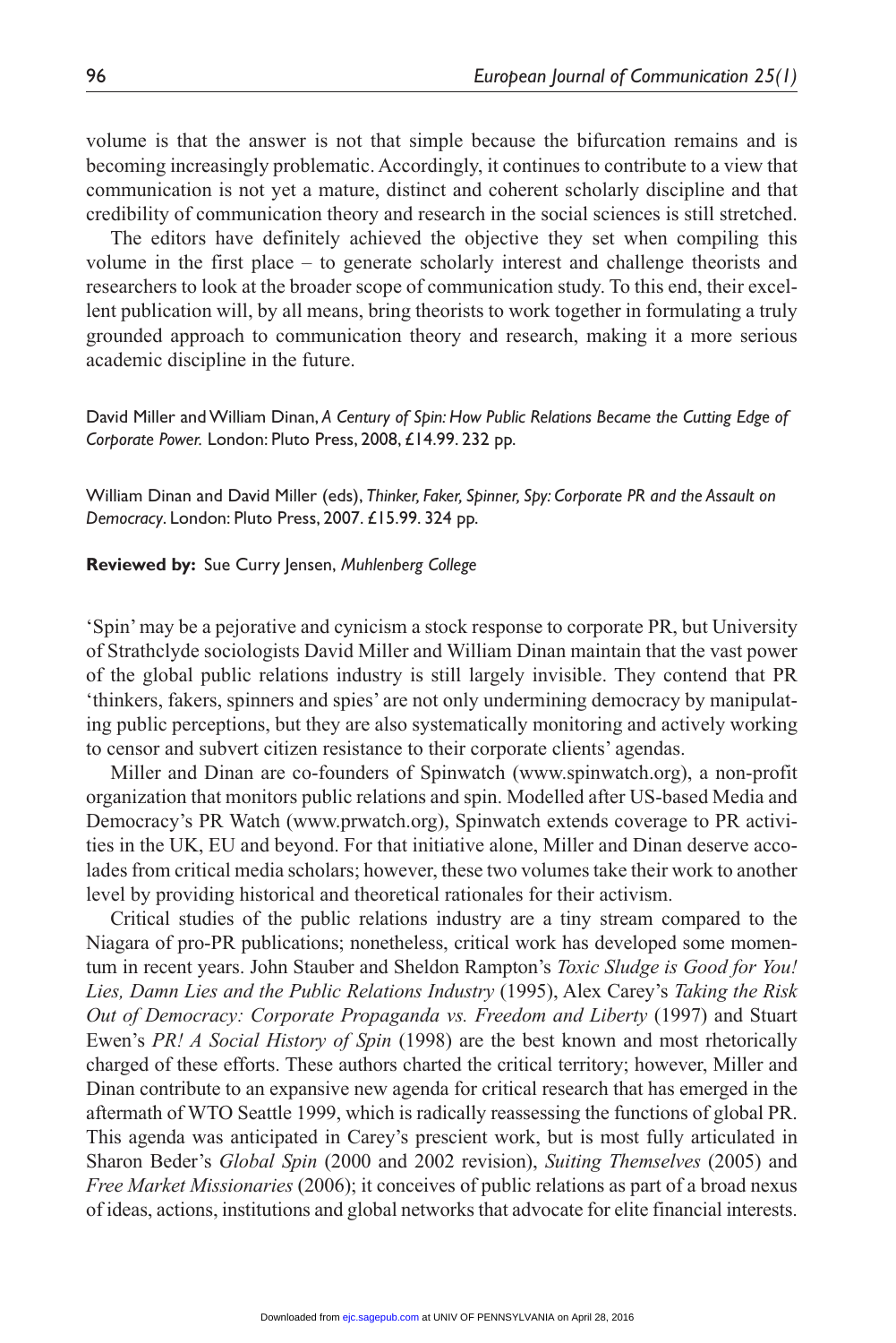For Miller and Dinan, this means recognizing that in the millennial era of capitalist globalization, major public relations firms are 'the cutting edge of corporate power'. The rationale for this expansive view is not just that PR has globalized its reach, but rather that PR itself has changed. The major operatives are no longer just in the public relations business; as a result of mergers and takeovers in communication businesses during the 1980s and 1990s, they are now part of huge 'integrated communication' conglomerates and financial holding companies. These businesses combine public relations, advertising, lobbying, branding, political campaigning and government contracting, including government relations, public diplomacy, nation branding, propaganda and even psychological warfare.<sup>1</sup> Add to this, the proliferation of ancillary organizations such as generously funded partisan think tanks, business roundtables, policy forums, front groups and institutes; subsidized scholars and 'scholarship' commissioned to support and publicize predetermined positions in multiple media venues; conferences, meetings and leisure activities designed to facilitate networking among government and corporate elites, including national media elites; and the revolving doors that allow government officials to move freely between the public and private sectors. It is only when these entities and practices are approached holistically through the lens of political economy, institutional and network analyses that the full significance of the challenges that corporate PR now poses to democracy can be fully grasped. Whatever other merits and flaws Miller and Dinan's books possess, their contribution to reframing of the scope of the problem is a substantial achievement. C. Wright Mills' *The Power Elite* (1956) mapped the overlapping networks of power in mid-20th-century America; Miller and Dinan contribute to the emerging template for mapping 21st-century global power elites.

In *A Century of Spin*, the co-authored volume, Miller and Dinan use the Woody Allen film character Zelig as a kind of synecdoche, to describe PR practitioners. Zelig has the ability to turn into other people when in their company; he is a doctor among doctors, a lawyer among lawyers and so on. According to our authors, the 'Zelig Complex' describes the role of PR operatives in history: 'Always present, often unnoticed or forgotten at important historical events. . . . The Zeligs of PR flit from page to page of the history books trying to leave no trace and trying to ensure that the interests of their clients prevail against the interests of humanity and the planet' (p. 12).

Miller and Dinan divide their account of the role of PR in history into distinct waves. The first wave, 1911–30, examines 'the hidden history of corporate propaganda' in Britain, encompassing the emergence of business activism in response to the expansion of suffrage and labour organizing, national propaganda during the First World War and postwar government interest in peacetime propaganda under Lloyd George and the 1925 emergence of the Economic League to counter socialism and ensure the future of capitalism. Miller and Dinan contend that, contrary to the views of many historians, PR is not something that was developed in the US and later exported to the UK, but rather it developed simultaneously in both countries. To support this claim, Miller and Dinan provide detailed profiles of key players in early British PR, Dudley Docker, Reginald Hall and John Baker White.

Conversely, however, Miller and Dinan, maintain that the 'second wave of corporate propaganda', 1936–1950, began in the US well in advance of the UK. It consisted of the National Association of Manufacturers' (NAM) organized resistance to the New Deal.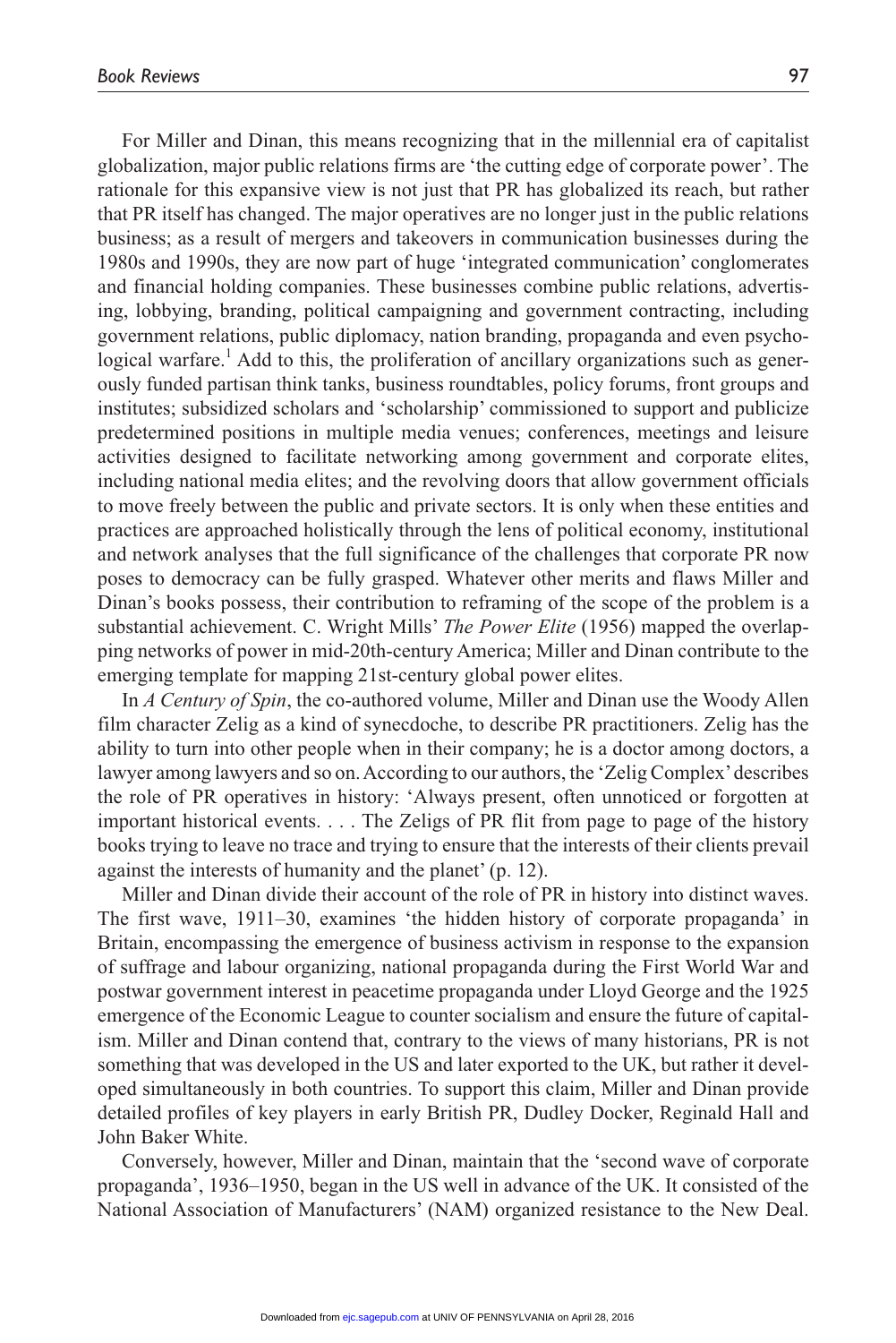To support this claim, they extensively examine NAM's Mohawk Valley formula, an effective union busting strategy, and Hill & Knowlton's red-baiting and covert hiring of well-known journalist George Sokolsky to advance anti-labour propaganda. Miller and Dinan contend the techniques used successfully in the US in the 1930s were used 50 years later to break the power of unions in the UK in the 1984–5 miners' strike.

In contrast to the US, where Miller and Dinan claim union power was co-opted early, the second wave took a very different form in the UK where there was mounting public backlash against privilege and pressure to nationalize industry. Corporate interests responded by creating Aims of Industry, which was dedicated to protecting private interests against democratic reform and Keynesian economic policies. Discussion of the British second wave also includes a brief examination of the Mont Pelerin Society, its UK counterpart, the Institute of Economic Affairs, the Mont Pelerin Conference at Oxford in 1959 and the Society's links to Milton Friedman and the Chicago School of free-market economics.

Miller and Dinan regard the influence of the Mont Pelerin Society and its bellwether thinker Friedrich van Hayek as 'extremely significant' in bringing about the third wave of corporate propaganda: 'Within a generation their [Mont Pelerin's] ideas had been adopted by right-wing political movements everywhere and a further 10–15 years later they had also successfully neutralized the remnants of parties founded to represent the common interest' (p. 67).

The third wave swept Thatcher and Reagan into power. Rapid expansion of the corporate lobbying industry on both sides of the Atlantic followed in its wake as did the creation of a global network of free-market think tanks, which now number nearly 500. Contending that 'The shadow of US interests hangs heavy over British politics', Miller and Dinan also demonstrate that the shadow of the US–UK neoliberal revolution now hangs heavily over the world. The concerted Atlanticist corporate lobbying and co-option of government authorities put the global architecture of neoliberalism (WTO, GATT, NAFTA, etc.) in place, and thereby secured 'the power of the unelected'.

Despite the industry's motto, 'the best PR is invisible PR', Miller and Dinan make good use of the limited statistical evidence that is available to support their claims. *A Century of Spin* is especially valuable in tracing the rise of the British PR industry and its meteoric expansion in the last 20 years. Three chapters are devoted to examining how consolidated elite forces have played out in recent British politics from Thatcher's strike breaking, Blair and New Labour's courting of business and the rise of Cameron and the Neo-cons. Miller and Dinan maintain that UK public relations operatives, lobbyists and 'think tankerati' are now integral players in the British political system, using the same tactics that their counterparts on this side of the Atlantic have used to undermine the commonweal.

Dinan and Miller's co-edited volume, *Thinker, Faker, Spinner, Spy*, is divided into four sections. Part I sets the stage with brief tours of the global PR industry (Miller and Dinan), the UK PR industry (Grimshaw) and a tightly reasoned conceptual exercise, which distinguishes between 'generic globalization' and 'capitalist globalization' in order to break through the deeply entrenched view that there are no alternations to neoliberalism (Sklair). Part II offers a series of well-crafted case studies that put meat on the bones of Dinan and Miller's argument: a profile of the powerful, secretive Washington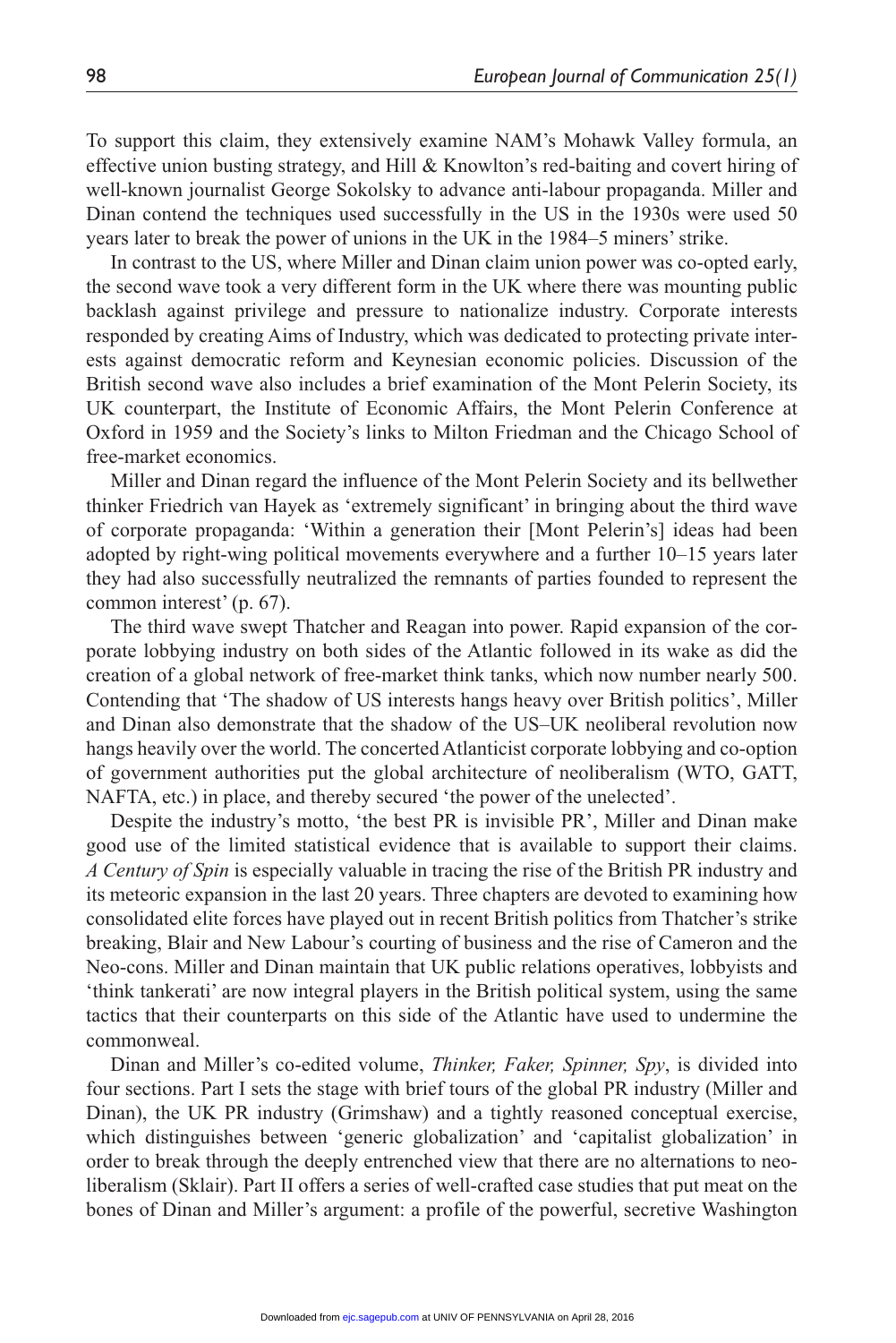lobbying firm, DCI (L. Miller); an exposé of the spinning of farmed salmon (D. Miller); Exxon's multifaceted attempts to discredit climate science (Rowell); Biotech (Matthews); arms trade (Lubbers); and efforts to foster neoliberalism in Germany (Mueller). Part III examines subterranean power brokering: US democracy assistance programmes (Sussman); corporate lobbying and EU audiovisual policy (Williams); public relations and the London Stock Exchange (Davis); and New Labour's US connections (Clark). Part IV strikes a hopeful note, exploring ways citizens can resist corporate spin: unmasking PR through resources like Sourcewatch.org (Burton); the creation of Alter-EU with the support of a broad coalition of civil society organizations to promote transparency in the Brussels 'lobbycracy' (Hoederman); and strategies for exposing Coca Cola's crimes and human rights abuses and organizing for justice (Higginbottom).

Dinan and Miller provide an introduction and conclusion to the volume: their prescriptions for resistance include binding regulation that will promote transparency and openness, outlawing deceptive PR, rolling back corporate power by demanding an end to privileged access of corporations and their lobbyists to domestic and international governing bodies, a massive programme of democratic renewal beginning at the local level with popular works councils and their community equivalents, and by urging sympathetic readers to get involved in the battle for ideas through donations and volunteer work with organizing committed to advancing democracy.

The pages of these books are packed with generative ideas that beg further exploration. For example, Miller and Dean quote PR pioneer Ivy Lee's defence of the Rockefeller family interests after the 1914 Ludlow massacre. Lee spins the murders of miners and their families by lifting the anchor of facticity: Lee asks, 'what is fact? The effort to state an absolute fact is simply an attempt to . . . give you my interpretation of the facts.' In the formative world of PR, Miller and Dinan observe, 'Facts were flexible and minds malleable.' It is generally assumed that PR/Spin is a major contributor to the postmodern epistemological crisis – to what satirist Stephen Colbert refers to as the current state of 'truthiness'. Miller and Dinan identify an important project for a future communication historian: return to primary sources and trace the erosion of truth and evidence in the discourse of the titans of PR. Obvious, perhaps, but ignored by scholars, because, as Miller and Dinan, point out, critical scholars have not taken PR seriously and have thereby allowed it to elude scrutiny.

Miller and Dinan's work contributes to a new synthesis for thinking about public relations *cum* global 'integrated communication' conglomerates, but it is only a first draft of the work that needs to be done. It is widely sourced, but not always deeply sourced. For example, Miller and Dinan repeatedly refer to Walter Lippmann as the US's most important theorist of PR. There is considerable precedent for this, re: Ewen, Chomsky and others, but it is based upon misreadings or partial readings of Lippmann. Lippmann was an ardent critic of propaganda and public relations: both George Creel, head of the infamous US Committee on Public Information during the First World War, and Ivy Lee, PR pioneer, felt the sting of his pen. Moreover, Lippmann, like Miller and Dinan, saw PR, which Lippmann described, as distorting information at its source, as contributing to a crisis of democracy. Edward Bernays, the so-called 'father of public relations' (and Ewen's source), inverted Lippmann's argument and transformed critique into advocacy. Here, and elsewhere, reliance on secondary sources misleads. There are also factual